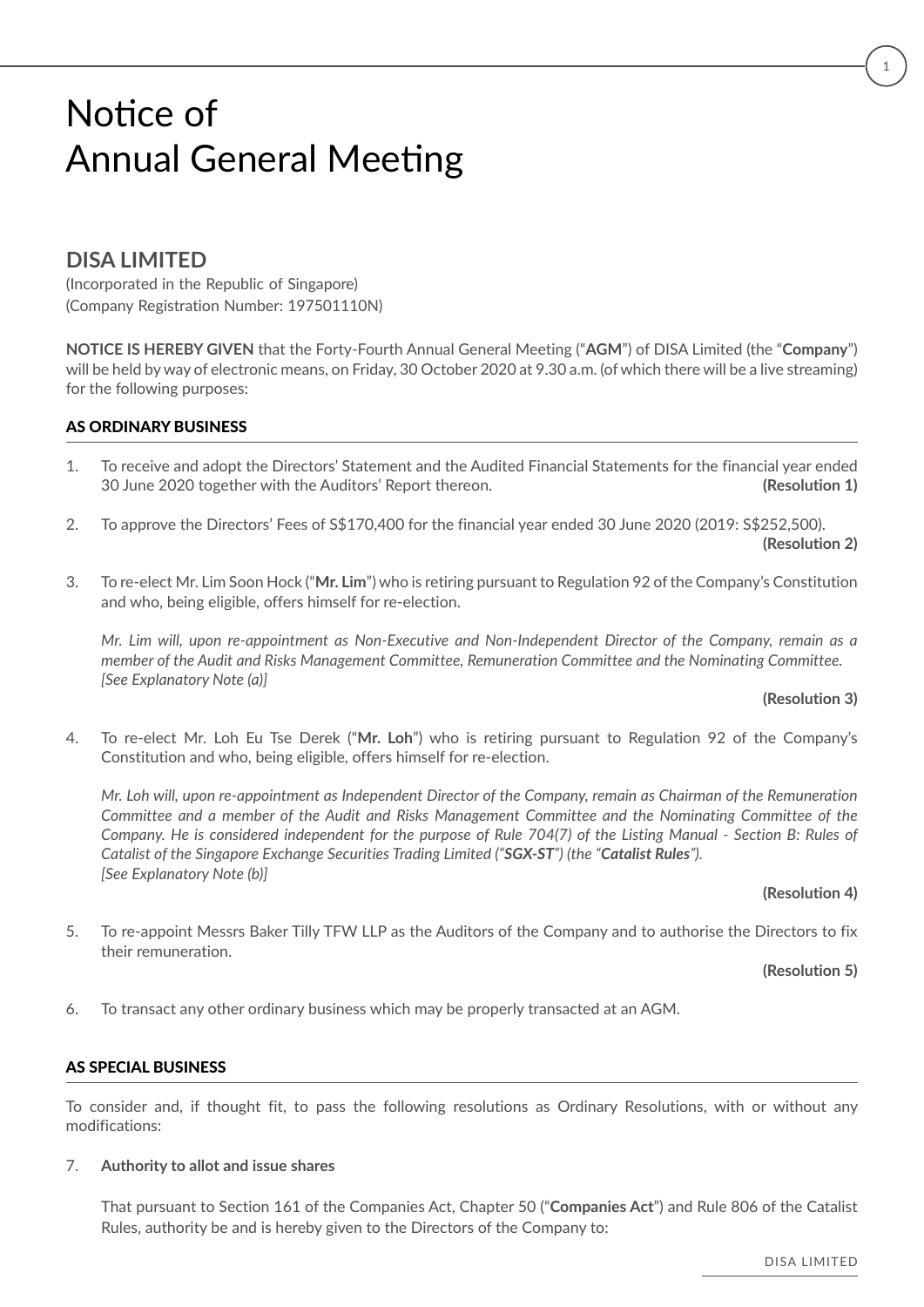- (A) (i) allot and issue shares in the capital of the Company ("**Shares**") whether by way of rights, bonus or otherwise; and/or
	- (ii) make or grant offers, agreements or options (collectively, "**Instruments**") that might or would require Shares to be issued, including but not limited to the creation and issue of (as well as adjustment to) warrants, debentures or other instruments convertible into Shares,

at any time and upon such terms and conditions and for such purposes and to such persons as the Directors may in their absolute discretion deem fit; and

(B) (notwithstanding that the authority conferred by this Ordinary Resolution may have ceased to be in force) issue Shares in pursuance of any Instruments made or granted by the Directors while this Ordinary Resolution was in force,

#### provided that:

- (a) the aggregate number of Shares to be issued pursuant to this Ordinary Resolution (including Shares to be issued in pursuance of Instruments made or granted pursuant to this Ordinary Resolution), does not exceed 100% of the total number of issued Shares in the capital of the Company (excluding treasury shares and subsidiary holdings) (as calculated in accordance with sub-paragraph (b) below), of which the aggregate number of Shares to be issued other than on a pro rata basis to Shareholders of the Company (including Shares to be issued in pursuance of Instruments made or granted pursuant to this Ordinary Resolution) does not exceed 50% of the total number of issued Shares in the capital of the Company (excluding treasury shares and subsidiary holdings) (as calculated in accordance with sub-paragraph (b) below);
- (b) (subject to such manner of calculation as may be prescribed by the SGX-ST) for the purpose of determining the aggregate number of Shares that may be issued under sub-paragraph (a) above, the percentage of the total issued Shares shall be based on the total number of issued Shares in the capital of the Company (excluding treasury shares and subsidiary holdings) at the time of passing of this Ordinary Resolution, after adjusting for:
	- (i) new Shares arising from the conversion or exercise of any convertible securities;
	- (ii) new Shares arising from exercise of share options or vesting of share awards, provided the share options or share awards were granted in compliance with Part VIII of Chapter 8 of the Catalist Rules; and
	- (iii) any subsequent bonus issue, consolidation or subdivision of Shares;

Adjustments in accordance with sub-paragraphs (b)(i) and (b)(ii) above are only to be made in respect of new Shares arising from convertible securities, share options or share awards which were issued and outstanding or subsisting at the time of the passing of this Resolution;

- (c) in exercising the authority conferred by this Ordinary Resolution, the Company shall comply with the provisions of the Catalist Rules for the time being in force (unless such compliance has been waived by the SGX-ST), all applicable legal requirements under the Companies Act and the Company's Constitution for the time being; and
- (d) (unless revoked or varied by the Company in a general meeting) the authority conferred by this Ordinary Resolution shall continue in force (i) until the conclusion of the next AGM of the Company or the date by which the next AGM of the Company is required by law and the Catalist Rules to be held, whichever is the earlier; or (ii) in the case of Shares to be issued in pursuance of the Instruments, made or granted pursuant to this Ordinary Resolution, until the issuance of such Shares in accordance with the terms of the Instruments. *[See Explanatory Note (c)]*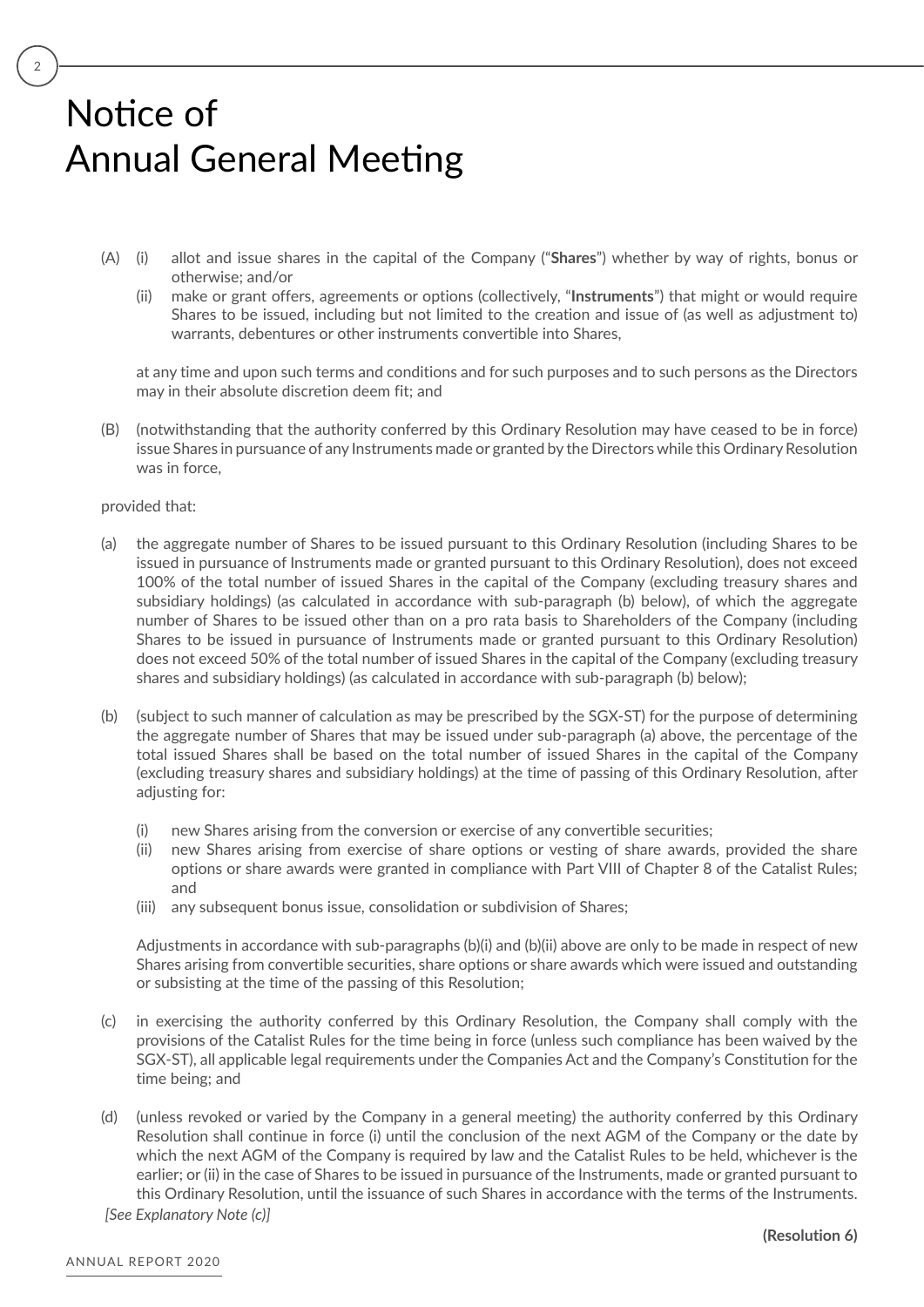#### 8. **Authority to issue shares under the DISA Performance Shares Scheme (the "DISA PS Scheme")**

That pursuant to Section 161 of the Companies Act, authority be and is hereby given to the Directors of the Company to offer and grant share awards in accordance with the provisions of the DISA PS Scheme and to allot and issue from time to time such number of Shares in the capital of the Company as may be required to be issued pursuant to the vesting of share awards under the DISA PS Scheme, whether granted during the subsistence of this authority or otherwise, provided always that the aggregate number of new Shares to be allotted and issued pursuant to the DISA PS Scheme and any other share schemes implemented or to be implemented by the Company, shall not exceed 15% of the total number of issued Shares (excluding treasury shares and subsidiary holdings) in the capital of the Company from time to time and such authority shall, unless revoked or varied by the Company in a general meeting, continue to in force until the conclusion of the next AGM of the Company or the date by which the next AGM of the Company is required by law and the Catalist Rules to be held, whichever is earlier.

*[See Explanatory Note (d)]*

**(Resolution 7)**

#### 9. **The Proposed Renewal of the Share Purchase Mandate:**

That

- (a) for the purposes of Sections 76C and 76E of the Companies Act, the Directors of the Company be and are hereby authorised to purchase or otherwise acquire from time to time issued ordinary shares in the capital of the Company (whether by way of market purchases or off-market purchases on an equal access scheme) of up to a maximum of 10% of the issued ordinary share capital of the Company (excluding treasury shares and subsidiary holdings) as at the date of the passing of this Ordinary Resolution at any price which the Directors may determine at their discretion, up to but not exceeding the Maximum Price (defined below), and such purchases and acquisitions of the Shares may be effected by way of:
	- (i) an on-market share acquisition ("**Market Purchase**") transacted on the SGX-ST through the ready market trading system, through one or more duly licensed stockbrokers or dealers appointed by the Company for such purpose; and/or
	- (ii) an off-market share acquisition ("**Off-Market Purchase**") pursuant to an equal access scheme(s) available to all Shareholders, as may be determined or formulated by the Directors in their discretion, which scheme(s) shall satisfy all the conditions prescribed by the Companies Act, and otherwise be in accordance with all other laws and regulations and rules of the SGX-ST; ("**Share Purchase Mandate**");
- (b) the authority conferred on the Directors pursuant to the Share Purchase Mandate, unless revoked or varied by the Company in a general meeting, may be exercised by the Directors at any time and from time to time during the period commencing from the date of the passing of this Ordinary Resolution and expiring on the earliest of:
	- (i) the date on which the next AGM of the Company is held;
	- (ii) the date by which the next AGM of the Company is required by law to be held; and
	- (iii) the date on which purchases and acquisitions of Shares pursuant to the Share Purchase Mandate are carried out to the full extent mandated;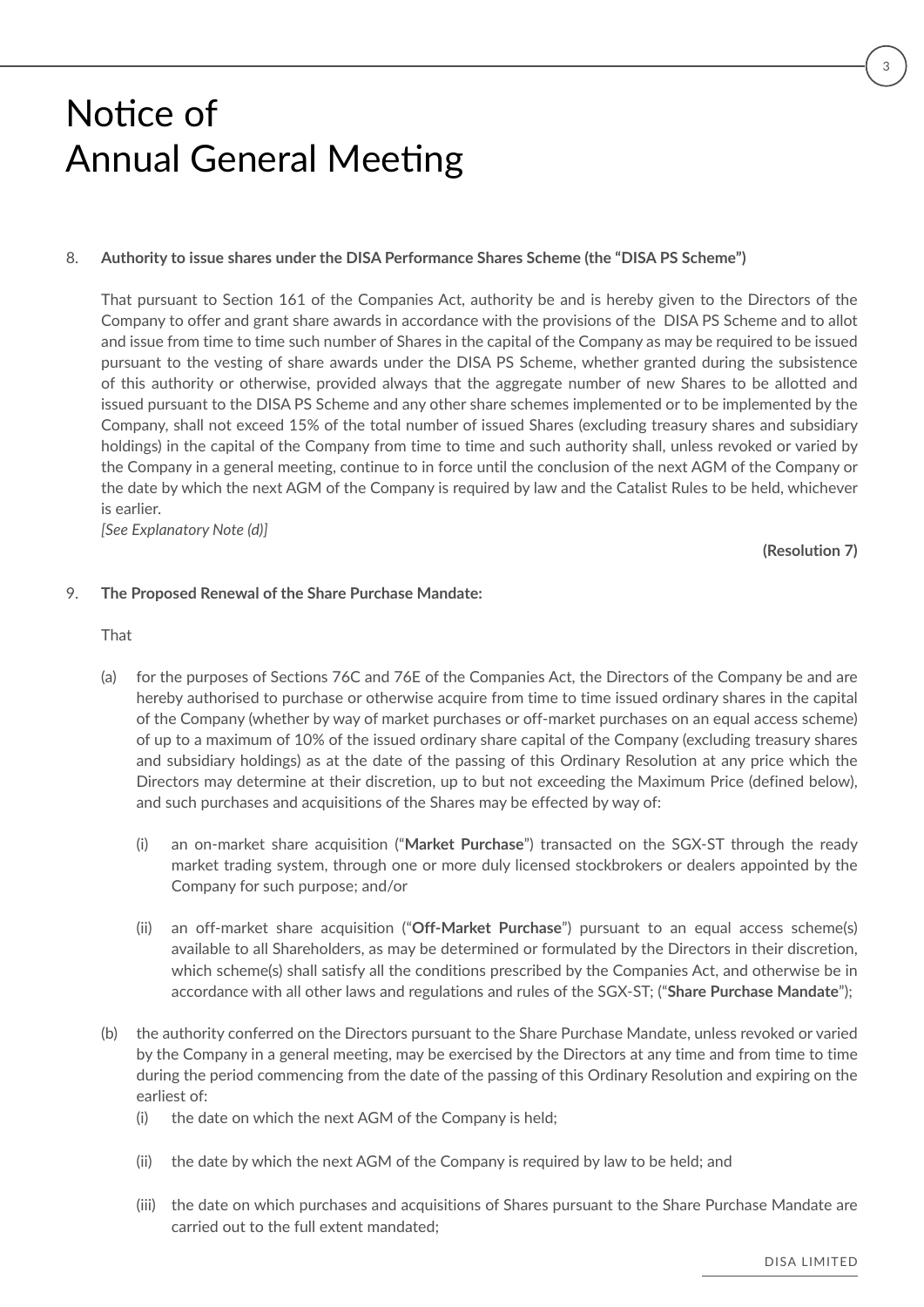- (c) in this Ordinary Resolution, the purchase price (excluding brokerage, commission, applicable goods and services tax, stamp duties, clearance fees and other related expenses) to be paid for the Shares will be determined by the Directors for the purposes to effect the purchase or acquisition of Shares. The purchase price to be paid for the Shares pursuant to the Share Purchase Mandate (both Market Purchases and Off-Market Purchases), excluding related expenses of the purchase or acquisition must not exceed ("**Maximum Price**", in each case below):
	- (i) in the case of a Market Purchase, 105% of the Average Closing Price of the Shares; and
	- (ii) in the case of an Off-Market Purchase, 110% of the Average Closing Price of the Shares.

For the above purposes:

"**Average Closing Pric**e" means the average of the last dealt prices of a Share for the 5 consecutive Market Days (as defined in the Letter to Shareholders dated 14 October 2020) on which the Shares are transacted on the SGX-ST immediately preceding the date of the Market Purchase by the Company or, as the case may be, the date of the making of the offer (pursuant to an Off-Market Purchase), and deemed to be adjusted, in accordance with the Catalist Rules for any corporate action which occurs during the relevant 5-day period and the day of the Share Purchase; and

"**date of the making of the offer**" means the date on which the Company makes an offer for the purchase or acquisition of Shares from Shareholders, stating the purchase price (which shall not be more than the Maximum Price calculated on the foregoing basis) for each Share and the relevant terms of the equal access scheme for effecting the Off-Market Purchase; and

(d) the Directors and each of them be authorised, empowered to complete and do and execute all such things and acts as they or he may think necessary or expedient to give effect to this Ordinary Resolution, with such modifications thereto (if any) as they or he shall think fit in the interests of the Company. *[See Explanatory Note (e)]*

**(Resolution 8)**

BY ORDER OF THE BOARD

Chng Weng Wah Managing Director and Chief Executive Officer Singapore, 14 October 2020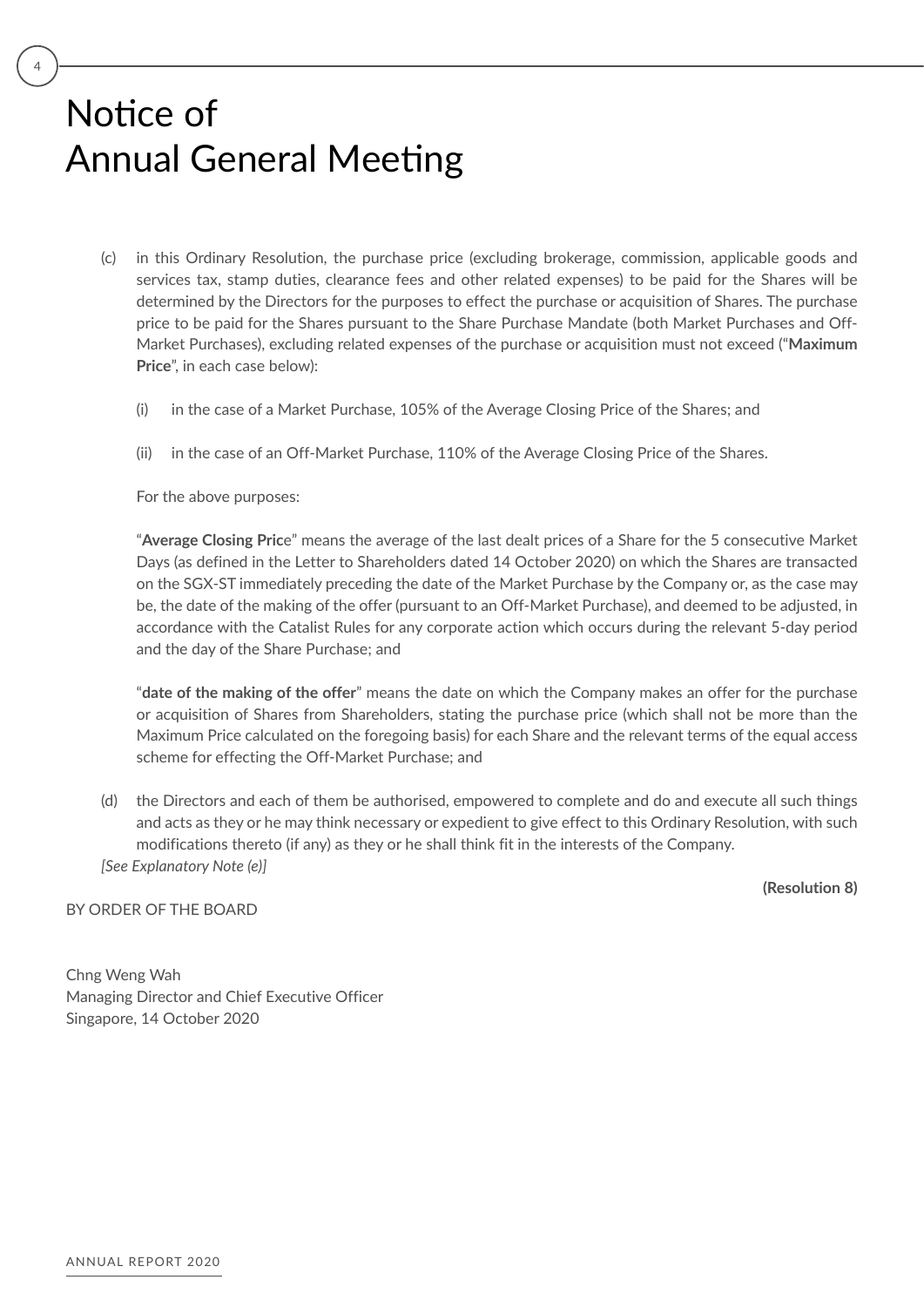#### **Explanatory Notes:**

- (a) Detailed information on Mr. Lim Soon Hock can be found under the sections entitled "Board of Directors", "Corporate Governance Report" and "Additional Information on Directors Seeking Re-election" of the Company's Annual Report 2020.
- (b) Detailed information on Mr. Loh Eu Tse Derek can be found under the sections entitled "Board of Directors", "Corporate Governance Report" and "Additional Information on Directors Seeking Re-election" of the Company's Annual Report 2020.
- (c) The Ordinary Resolution 6 above, if passed, will empower the Directors from the date of passing of the Ordinary Resolution 6 until the date of the next AGM of the Company, or the date by which the AGM of the Company is required by law and the Catalist Rules to be held or when varied or revoked by the Company in a general meeting, whichever is the earlier, to issue Shares in the capital of the Company and to make or grant Instruments (such as warrants or debentures) convertible into Shares, and to issue Shares in pursuance of such Instruments, up to a number not exceeding 100% of the issued Shares in the capital of the Company (excluding treasury shares and subsidiary holdings), of which up to 50% may be issued other than on a pro rata basis to Shareholders. The aggregate number of Shares which may be issued shall be based on the total number of issued Shares in the capital of the Company (excluding treasury shares and subsidiary holdings) at the time the Ordinary Resolution 6 is passed, after adjusting for (a) new shares arising from the conversion or exercise of any convertible securities or share options or vesting of share awards which are outstanding or subsisting at the time the Ordinary Resolution 6 is passed, and (b) any subsequent bonus issue or consolidation or subdivision of shares.
- (d) The Ordinary Resolution 7 above, if passed, will empower the Directors of the Company from the date of passing of the Ordinary Resolution 7 until the date of the next AGM of the Company, or the date by which the next AGM of the Company is required by law and the Catalist Rules to be held or when varied or revoked by the Company in a general meeting, whichever is the earlier, grant of share awards under the DISA PS Scheme which was renewed at the Extraordinary General Meeting of the Company held on 26 October 2018, and to allot and issue shares upon the vesting of shares awards under the DISA PS Scheme shall not exceed 15% of the total number of issued shares (excluding treasury shares and subsidiary holdings) of the Company from time to time.
- (e) The Ordinary Resolution 8 above, will authorise the Directors of the Company, from the date this Ordinary Resolution 8 is passed until the next AGM of the Company or the date by which the next AGM of the Company is required by law and the Catalist Rules to be held or when varied or revoked by the Company in a general meeting, whichever is earlier, to purchase or acquire up to 10% of the total number of issued Shares (excluding treasury shares and subsidiary holdings), at prices up to but not exceeding the Maximum Price (as defined above), as at the date of the passing of the Ordinary Resolution 8. Details the proposed renewal of the Share Purchase Mandate are set out in the Appendix accompanying this annual report.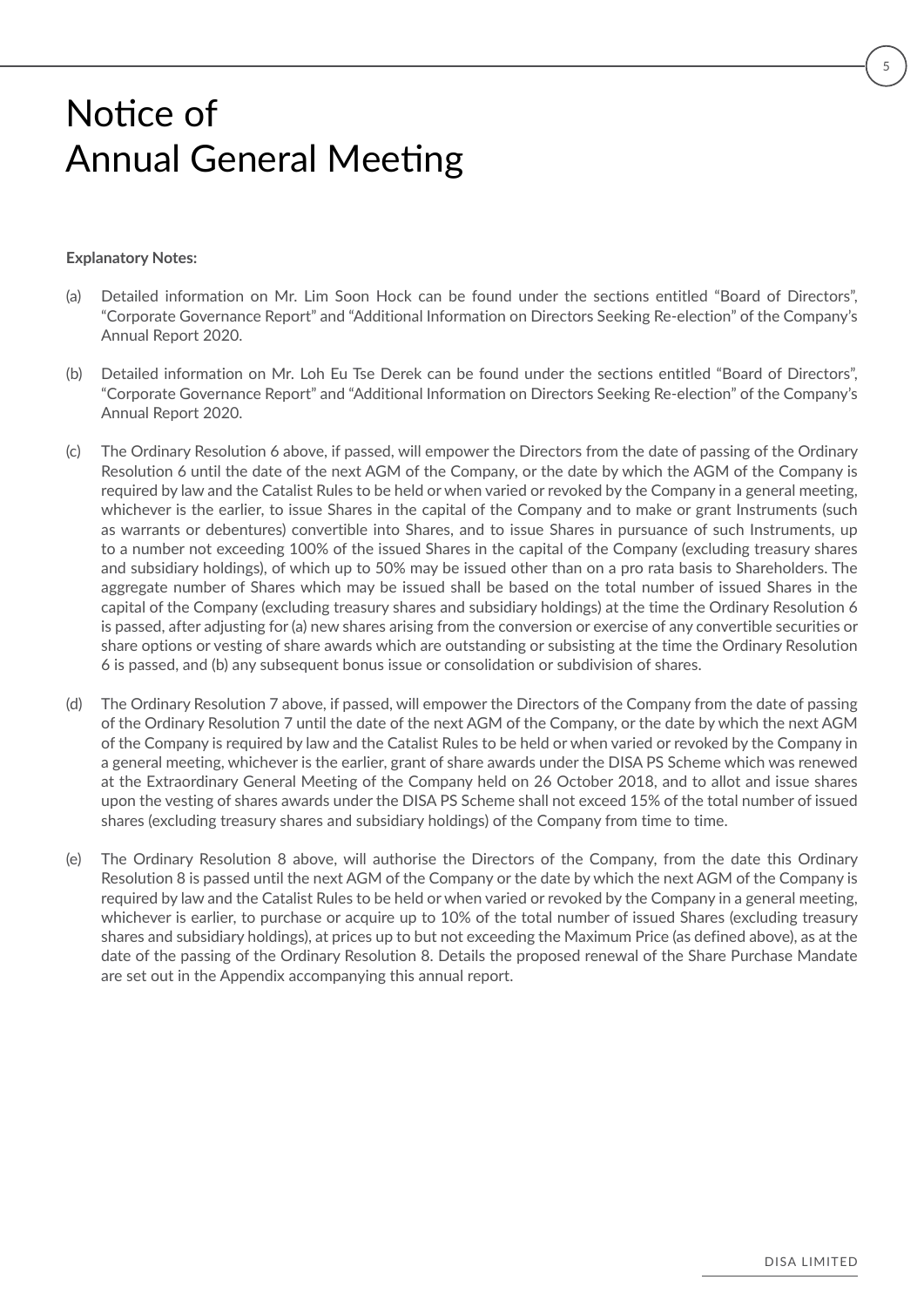6

### MEASURES TO MINIMISE RISK OF COMMUNITY SPREAD OF COVID-19

#### **Alternative arrangements to hold general meetings**

- 1. The COVID-19 (Temporary Measures) Act that was passed by Parliament on 7 April 2020 and the COVID-19 (Temporary Measures) (Alternative Arrangements for Meetings for Companies, Variable Capital Companies, Business Trusts, Unit Trusts and Debenture Holders) Order 2020 issued by the Minister of Law on 13 April 2020 (as amended from time to time) provide legal certainty such that issuers are able to make alternative arrangements to hold general meetings where personal attendance is required under written law or legal instruments (such as a company's constitution) ("**Meeting Orders**"). An updated joint statement was issued by the Monetary Authority of Singapore, the Accounting and Corporate Regulatory Authority and the Singapore Exchange Regulation on 1 October 2020 to include the latest requirements of the Alternative Arrangements Order, regarding providing additional guidance on the conduct of general meetings during elevated safe distancing period.
- 2. The AGM of the Company will be held by way of electronic means and members will NOT be allowed to attend the AGM in person. This Notice and Proxy Form will be available to members by electronic means via publication on the SGXNet at https://www.sgx.com/securities/company-announcements and the Company's website at http://disa.sg/investors.html.
- 3. Alternative arrangements are instead put in place to allow members to participate in the AGM by: (a) observing and listening to the AGM proceedings via a live streaming ("**Live Webcast**"). Members who wish to participate as such will have to pre-register in the manner outlined in paragraphs 4 to 9 below; (b) voting by proxy at the AGM in the manner outlined in paragraphs 10 to 19 below; and (c) submitting questions prior to the date of the AGM in the manner outlined in paragraphs 20 to 23 below.

#### **Participate in the AGM via Live Webcast**

- 4. All members or their corporate representatives (in the case of corporate members) will be able to observe and listen to the AGM proceedings through a Live Webcast via their mobile phones, tablets or computers upon pre-registration. In order to do so, member must pre-register with the Company by 9.30 a.m. on 27 October 2020 ("**Registration Deadline**"), at the URL: https://agm.conveneagm.com/DISALimitedAGM2020 ("**DISA AGM website**"), to create an account. Corporate members must also submit the Corporate Representative Certificate to the Company's Share Registrar at the following email address: rhtcaoscar@rhtcorporate.com.
- 5. Following the authentication of his/her/its status as a member of the Company, such member will receive an email on their authentication status and will be able to access the Live Webcast using the account created.
- 6. Members who have pre-registered by the Registration Deadline but do not receive the aforementioned email by 9.30 a.m. on 29 October 2020 should contact the Company's Share Registrar at the following email address: rhtcaoscar@rhtcorporate.com, with the following details included:-
	- (a) the member's full name; and
	- (b) his/her/its identification/registration number.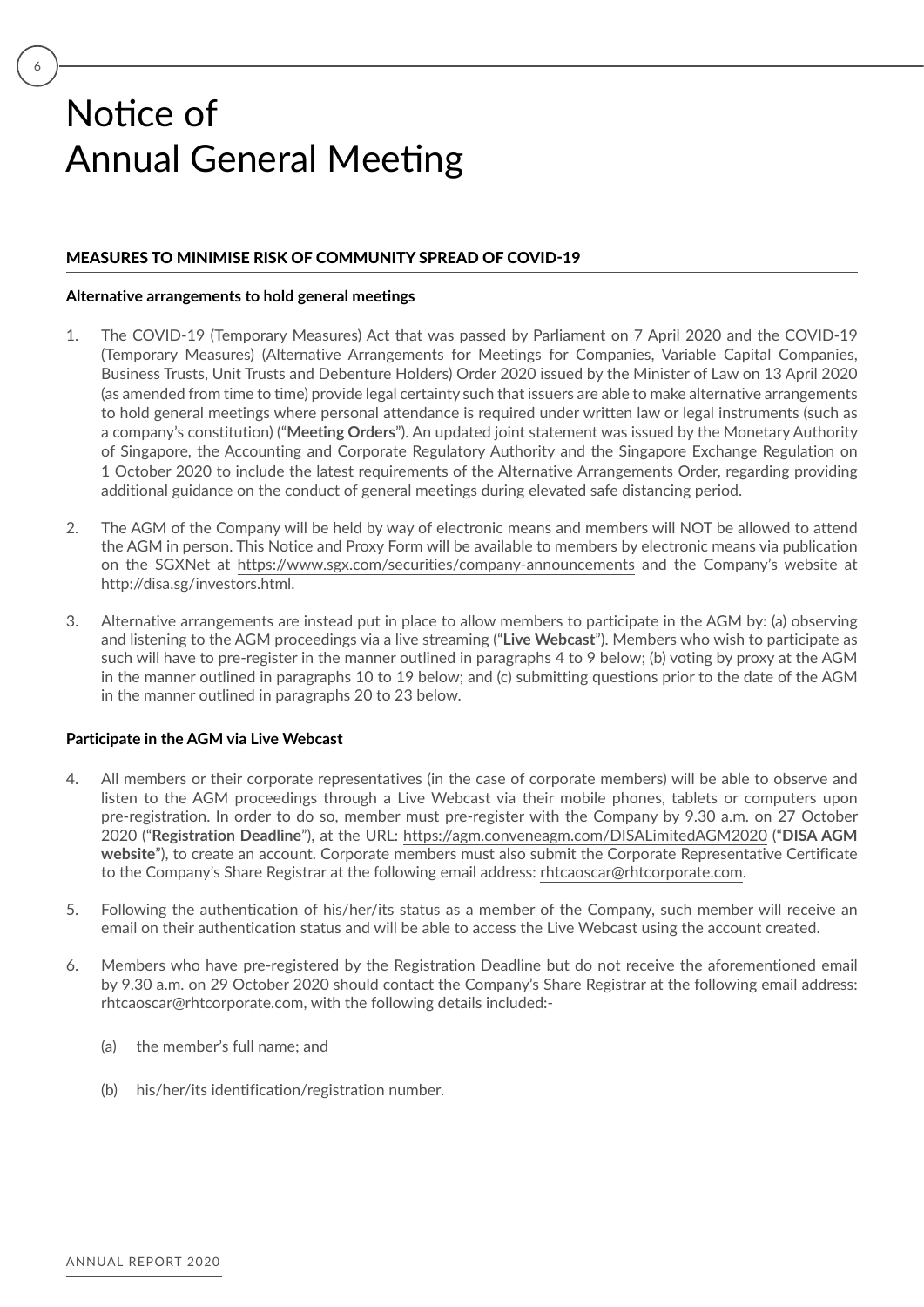- 7. Non-CPF/SRS holders whose shares are registered under Depository Agents ("**DAs**") must also contact their respective DAs to indicate their interest in order for their respective DAs to make the necessary arrangements for them to participate in the Live Webcast.
- 8. Members are reminded that the AGM proceedings are private. Instructions on access to the Live Webcast should therefore not be shared with anyone who is not a member of the Company or otherwise not authorised to attend the AGM. Recording of the Live Webcast in whatever form is also strictly prohibited.
- 9. Members will not be able to vote through the Live Webcast and can only vote with their proxy forms which are required to be submitted in advance.

#### **Voting by proxy**

- 10. The only way for members to exercise their voting rights at the AGM is via proxy voting. Members would have to submit the attached proxy form to the Company in accordance with the instructions set out in such proxy form and appoint "Chairman of the Meeting" as their proxy. All votes in the AGM will be taken on a poll.
- 11. Members (whether individuals or corporates) appointing the "Chairman of the Meeting" as proxy must give specific instructions as to his/her/its manner of voting, or abstentions from voting, in the proxy form, failing which the appointment and votes will be treated as invalid.
- 12. The Proxy Form must be submitted through any one of the following means: (a) via the DISA AGM website; (b) by depositing a physical copy at the registered office of the Company's share registrar at 30 Cecil Street #19-08 Prudential Tower Singapore 049712; or (c) by sending a scanned PDF copy by email to rhtcaoscar@rhtcorporate. com, in each case, no later than 9.30 a.m. on 27 October 2020, and failing which, the Proxy Form will not be treated as valid.
- 13. In the case of submission of the Proxy Form other than via the DISA AGM Website, a member who wishes to submit an instrument of proxy must first download, complete and sign the proxy form, before submitting it by post to the address provided above, or before scanning and sending it by email to the email address provided above.
- 14. In view of the current COVID-19 pandemic situation and the related safe distancing measures which may make it difficult for members to submit completed proxy forms by post, members are strongly encouraged to submit completed proxy forms electronically.
- 15. In the case of submission of the Proxy Form other than via the DISA AGM Website, the Proxy Form must be executed under the hand of the appointor or of his attorney duly authorised in writing. Where the Proxy Form is executed by a corporation, it must be executed under its common seal or under the hand of its officer or attorney duly authorised. Where the Proxy Form is signed on behalf of the appointor by an attorney, the power of attorney (or other authority) or a duly certified copy thereof must (failing previous registration with the Company) be lodged with the Proxy Form, failing which the Proxy Form may be treated as invalid.
- 16. A corporation which is a member may authorise by resolution of its directors or other governing body such person as it thinks fit to act as its representative with respect to the AGM, in accordance with Section 179 of the Companies Act and the person so authorised shall upon production of a copy of such resolution certified by a director of the corporation to be a true copy, be entitled to exercise the powers on behalf of the corporation so represented as the corporation could exercise in person if it were an individual.
- 17. The Company shall be entitled to reject the Proxy Form if it is incomplete, improperly completed, illegible or where the true intentions of the appointor are not ascertainable from the instructions of the appointor specified in the Proxy Form.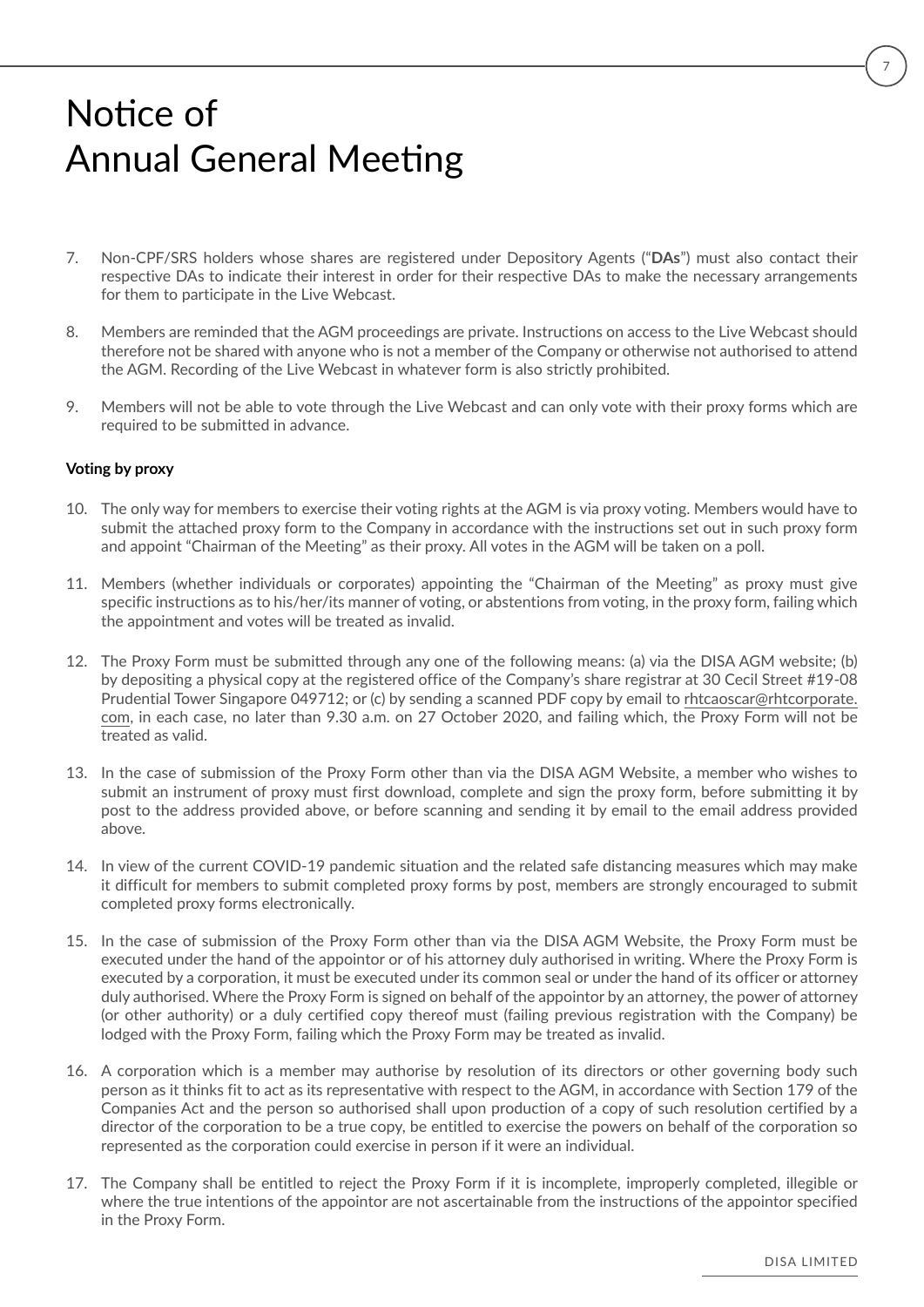- 18. In the case of a member of the Company whose shares are entered against his/her name in the Depository Register, the Company may reject any Proxy Form if the member, being the appointor, is not shown to have shares entered against his/her name in the Depository Register as at seventy-two (72) hours before the time appointed for holding the AGM, as certified by The Central Depository (Pte) Limited to the Company.
- 19. Members who hold their shares through relevant intermediaries and who wish to exercise their votes by appointing the "Chairman of the Meeting" as proxy should approach their respective relevant intermediaries (including their respective CPF Agent Banks or SRS Approved Banks) to submit their voting instructions by 5.00 p.m. on 20 October 2020.

#### **Submission of questions prior to AGM**

- 20. Members will not be able to ask questions during the Live Webcast, therefore it is important for members to register and submit their questions in advance of the AGM. A member of the Company may submit questions relating to the resolutions to be tabled for approval at the AGM or the Company's businesses and operations. The Company will endeavour to address questions which are substantial and relevant (as may be determined by the Company in its sole discretion) received from members prior to or during the AGM.
- 21. To do so, all questions must be submitted no later than 9:30 a.m. on 23 October 2020 through any one of the following means: (a) via the DISA AGM Website; or (b) in physical copy by depositing the same at the registered office of the Company's Share Registrar at 30 Cecil Street #19-08 Prudential Tower Singapore 049712; or (c) by email to rhtcaoscar@rhtcorporate.com.
- 22. If the questions are deposited in physical copy at the Company's Share Registrar office or sent via email, and in either case not accompanied by the completed and executed Proxy Form, the following details must be included with the submitted questions: (i) the member's full name; and (ii) his/her/its identification/registration number for verification purposes, failing which the submission will be treated as invalid.
- 23. The Company will publish the minutes of the AGM on SGXNet and the Company's website within one month after the date of AGM, including responses from the Board and Management in relation to substantial and relevant questions from Members relating to the resolutions to be tabled for approval at the AGM.

#### **Important Notice:**

Due to the evolving COVID-19 pandemic situation in Singapore, the Company may change the AGM arrangements at short notice. The Company will announce any changes to the holdings or conduct of the AGM via the SGXNet. Members are advised to check the SGXNet regularly for updates on the AGM.

The Company would like to thank all members for their patience and co-operation in enabling the Company to hold the AGM with the optimum safe distancing measures amidst the current COVID-19 pandemic situation.